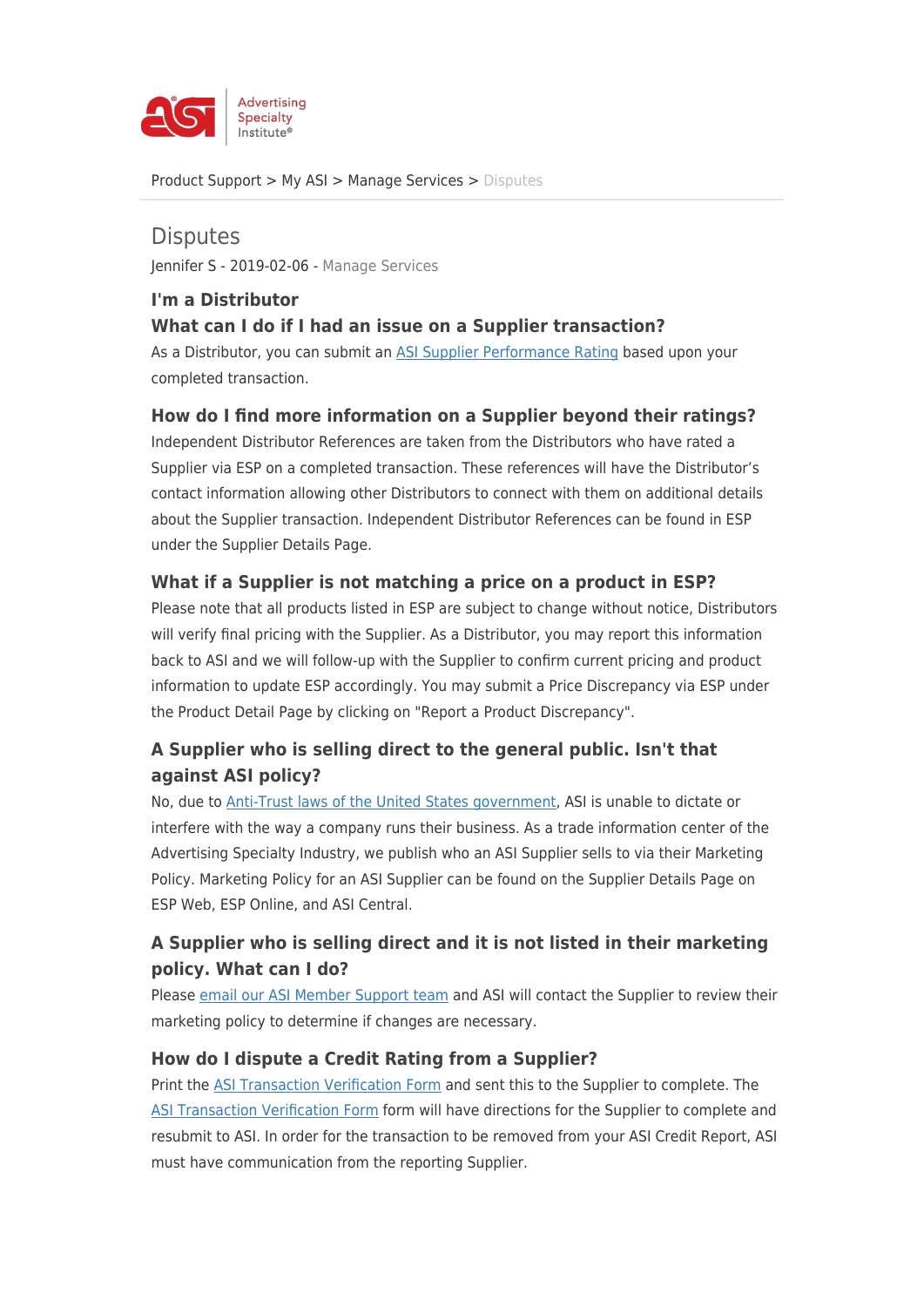### **I'm a Supplier**

# **If I provided a resolution to a Distributor from an ASI Supplier Rating on my company, can I remove the rating?**

If a Supplier provided resolution based on a rating, the Distributor has the option to retract the rating. If a supplier is questioning a rating or is stating that a resolution has been achieved, they must work with the Distributor to contact ASI to retract the rating. Distributors can email a request to [ratings@asicentral.com](mailto: ratings@asicentral.com).

#### **All communication must come from the Distributor**.

Once a rating is retracted, it will be removed from ESP and ASI Central within 24-48 hours.

#### **Can I dispute a rating on my company?**

If a Distributor submits a rating with comments, as the Supplier, you will have five (5) business days to respond to the submitted comments. Supplier Ratings comments are limited to 150 characters and are reviewed by ASI Member Support prior to being posted in the ESP and ASI Central.

If a transaction was completed, the Supplier can email [ratings@asicentral.com](mailto: ratings@asicentral.com) and the rating will be reviewed by ASI Member Support. When this happens:

- To prove a completed transaction, the Distributor must provide a purchase order number or an invoice number from the last 12 months from the date the rating was submitted.
- If the Distributor can provide a purchase order or an invoice number, the ratining will remain in the system.
- If the Distributor cannot provide a purchase order or an invoice number, the rating will be retracted for no transaction.

If you and the Distributor have reached resolution based on the rating, the Distributor can request to retract the ratining by emailling [ratings@asicentral.com](mailto: ratings@asicentral.com).

It is important to note that ASI does not provide mediation between Distributor and Supplier disputes due to [Anti-Trust laws of the United States government.](http://www.antitrustlaws.org) ASI is not a governing body of the specialty advertising business. As an information services organization, ASI cannot dictate nor arbitrate disputes.

# **A Distributor has been a slow pay/non pay for a transaction. Is there anything ASI can do?**

You can upload a report via [Connect](http://www.connect.asicentral.com) on the payment habits of an ASI Distributor. When logging in, please check the appropriate box on the Supplier Dashboard to access the Connect program. After logging into Connect, you can [upload a report](https://kb.asicentral.com/frame-embed/en/kb/articles/55).

### **Distributor/Supplier Issues**

Please note that ASI does not provide mediation between Distributor and Supplier due to [Anti-Trust laws](http://www.antitrustlaws.org) of the United States Government. ASI is not a governing body of the specialty advertising business. As an information services organization, ASI cannot dictate